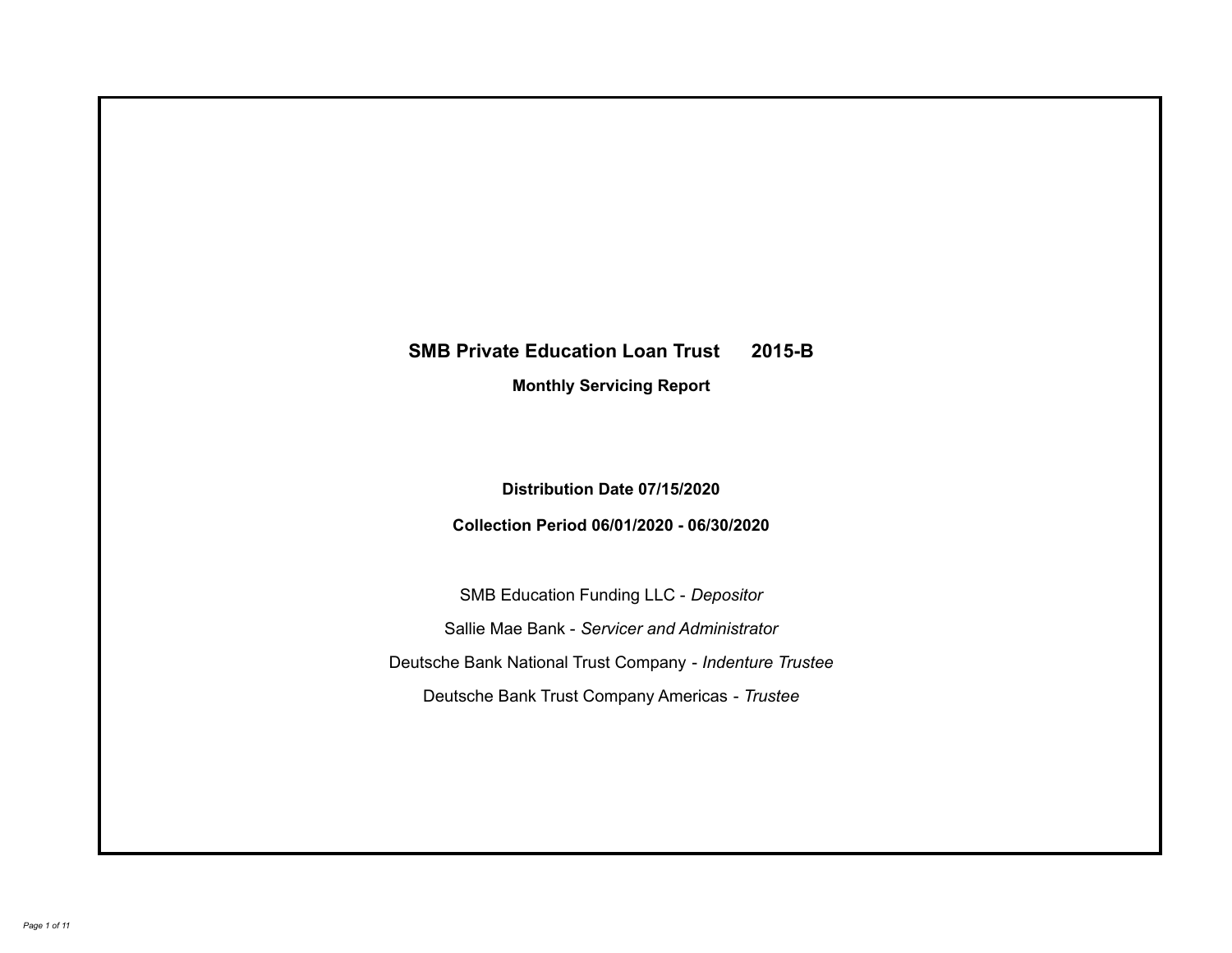| A           | <b>Student Loan Portfolio Characteristics</b> |                                                 | <b>Settlement Date</b><br>07/30/2015 | 05/31/2020            | 06/30/2020            |
|-------------|-----------------------------------------------|-------------------------------------------------|--------------------------------------|-----------------------|-----------------------|
|             | <b>Principal Balance</b>                      |                                                 | \$700,964,388.29                     | \$326,816,080.40      | \$322,104,374.38      |
|             | Interest to be Capitalized Balance            |                                                 | 42,430,107.89                        | 12,047,966.90         | 11,215,939.30         |
|             | Pool Balance                                  |                                                 | \$743,394,496.18                     | \$338,864,047.30      | \$333,320,313.68      |
|             | Weighted Average Coupon (WAC)                 |                                                 |                                      |                       |                       |
|             |                                               | WAC1 (Contractual Interest Rate on the Loan)    | 8.20%                                | 9.10%                 | 9.11%                 |
|             |                                               | WAC2 (Average of Applicable Interest Rate)      | 8.18%                                | 7.74%                 | 7.76%                 |
|             |                                               | WAC3 (Average of Actual Interest Rate)          | 8.13%                                | 7.67%                 | 7.68%                 |
|             | Weighted Average Remaining Term               |                                                 | 128.84                               | 122.88                | 123.08                |
|             | Number of Loans                               |                                                 | 63,899                               | 30,691                | 30,135                |
|             | Number of Borrowers<br>Pool Factor            |                                                 | 43,918                               | 21,351<br>0.455833409 | 20,955<br>0.448376085 |
|             |                                               | Since Issued Total Constant Prepayment Rate (1) |                                      | 9.05%                 | 8.99%                 |
|             |                                               |                                                 |                                      |                       |                       |
| B           | <b>Debt Securities</b>                        | <b>Cusip/Isin</b>                               | 06/15/2020                           |                       | 07/15/2020            |
|             | A2A                                           | 78448QAB4                                       | \$62,777,758.72                      |                       | \$60,135,638.87       |
|             | A2B                                           | 78448QAC2                                       | \$29,427,074.39                      |                       | \$28,188,580.71       |
|             | A <sub>3</sub>                                | 78448QAD0                                       | \$75,000,000.00                      |                       | \$75,000,000.00       |
|             | B                                             | 78448QAE8                                       | \$70,000,000.00                      |                       | \$70,000,000.00       |
|             | $\mathsf C$                                   | 78448QAF5                                       | \$50,000,000.00                      |                       | \$50,000,000.00       |
| $\mathsf C$ |                                               |                                                 |                                      |                       |                       |
|             | <b>Certificates</b>                           | <b>Cusip/Isin</b>                               | 06/15/2020                           |                       | 07/15/2020            |
|             | Residual                                      | 78448Q108                                       | \$100,000.00                         |                       | \$100,000.00          |
|             |                                               |                                                 |                                      |                       |                       |
| D           | <b>Account Balances</b>                       |                                                 | 06/15/2020                           |                       | 07/15/2020            |
|             | Reserve Account Balance                       |                                                 | \$1,896,081.00                       |                       | \$1,896,081.00        |
|             |                                               |                                                 |                                      |                       |                       |
| E           | <b>Asset / Liability</b>                      |                                                 | 06/15/2020                           |                       | 07/15/2020            |
|             | Overcollateralization Percentage              |                                                 | 15.24%                               |                       | 15.00%                |
|             | Specified Overcollateralization Amount        |                                                 | \$101,659,214.19                     |                       | \$99,996,094.10       |
|             | Actual Overcollateralization Amount           |                                                 | \$51,659,214.19                      |                       | \$49,996,094.10       |

(1) Since Issued Total CPR calculations found in monthly servicing reports issued on or prior to September 15, 2015 originally included loans that were removed from the pool by the sponsor because they .<br>became ineligible for the pool between the cut-off date and settlement date. On October 5, 2015, Since Issued Total CPR calculations were revised to exclude these loans and all prior monthly servicing reports were restated. For additional information, see 'Since Issued CPR Methodology' found on page 11 of this report.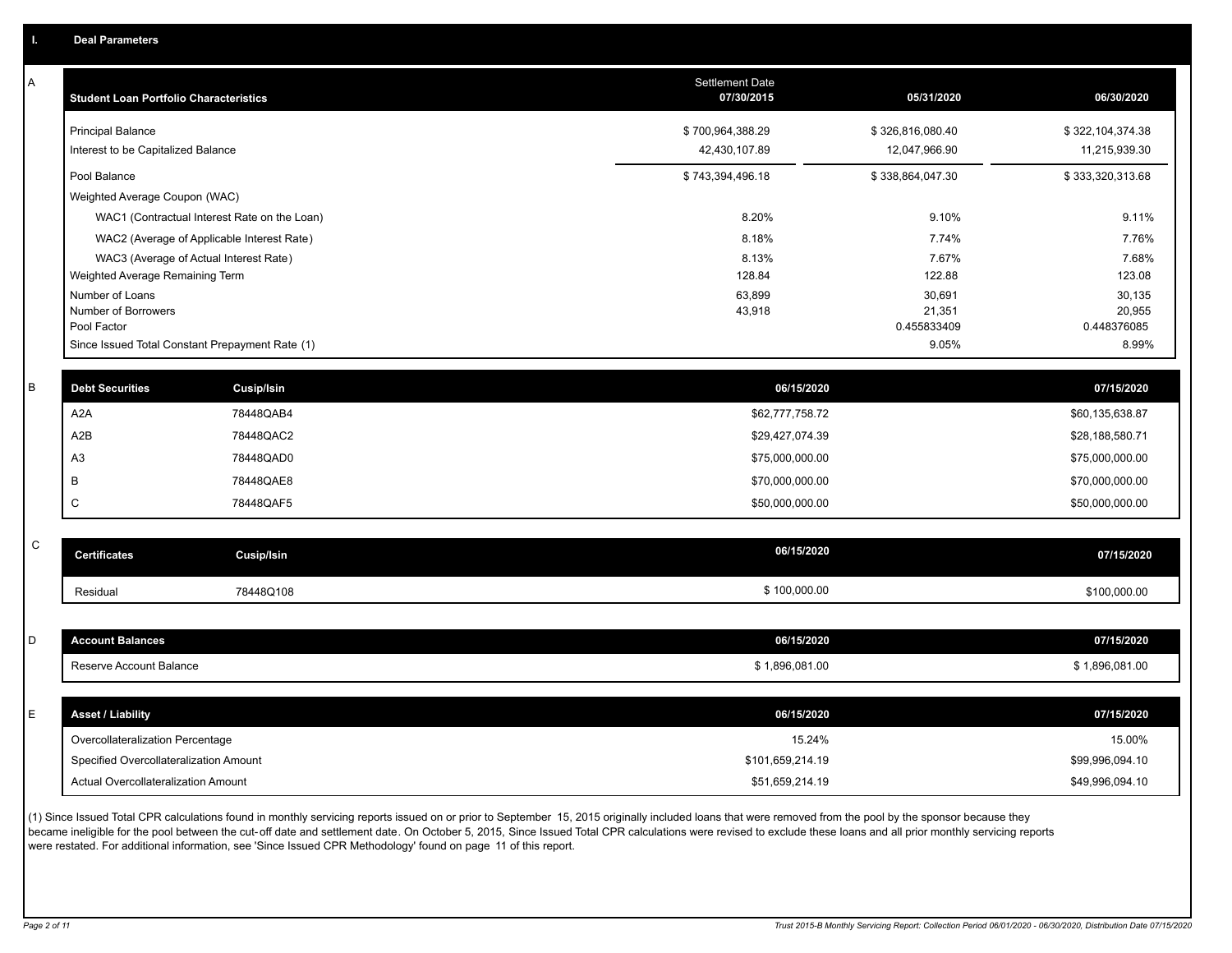### **II. 2015-B Trust Activity 06/01/2020 through 06/30/2020**

| Α | <b>Student Loan Principal Receipts</b>                           |                |
|---|------------------------------------------------------------------|----------------|
|   | <b>Borrower Principal</b>                                        | 5,500,698.81   |
|   | <b>Consolidation Activity Principal</b>                          | 0.00           |
|   | Seller Principal Reimbursement                                   | 0.00           |
|   | Servicer Principal Reimbursement                                 | 0.00           |
|   | Delinquent Principal Purchases by Servicer                       | 0.00           |
|   | <b>Other Principal Deposits</b>                                  | 0.00           |
|   | <b>Total Principal Receipts</b>                                  | \$5,500,698.81 |
| В | <b>Student Loan Interest Receipts</b>                            |                |
|   | <b>Borrower Interest</b>                                         | 1,444,790.51   |
|   | <b>Consolidation Activity Interest</b>                           | 0.00           |
|   | Seller Interest Reimbursement                                    | 0.00           |
|   | Servicer Interest Reimbursement                                  | 0.00           |
|   | Delinquent Interest Purchases by Servicer                        | 0.00           |
|   | <b>Other Interest Deposits</b>                                   | 0.00           |
|   | <b>Total Interest Receipts</b>                                   | \$1,444,790.51 |
| C | <b>Recoveries on Realized Losses</b>                             | \$41,406.19    |
| D | <b>Investment Income</b>                                         | \$405.66       |
| Е | <b>Funds Borrowed from Next Collection Period</b>                | \$0.00         |
| F | <b>Funds Repaid from Prior Collection Period</b>                 | \$0.00         |
| G | Loan Sale or Purchase Proceeds                                   | \$0.00         |
| н | Initial Deposits to Distribution Account                         | \$0.00         |
|   | <b>Excess Transferred from Other Accounts</b>                    | \$0.00         |
| J | <b>Borrower Benefit Reimbursements</b>                           | \$0.00         |
| Κ | <b>Other Deposits</b>                                            | \$0.00         |
| Г | <b>Other Fees Collected</b>                                      | \$0.00         |
| М | <b>AVAILABLE FUNDS</b>                                           | \$6,987,301.17 |
| N | Non-Cash Principal Activity During Collection Period             | \$788,992.79   |
| O | Aggregate Purchased Amounts by the Depositor, Servicer or Seller | \$0.00         |
| P | Aggregate Loan Substitutions                                     | \$0.00         |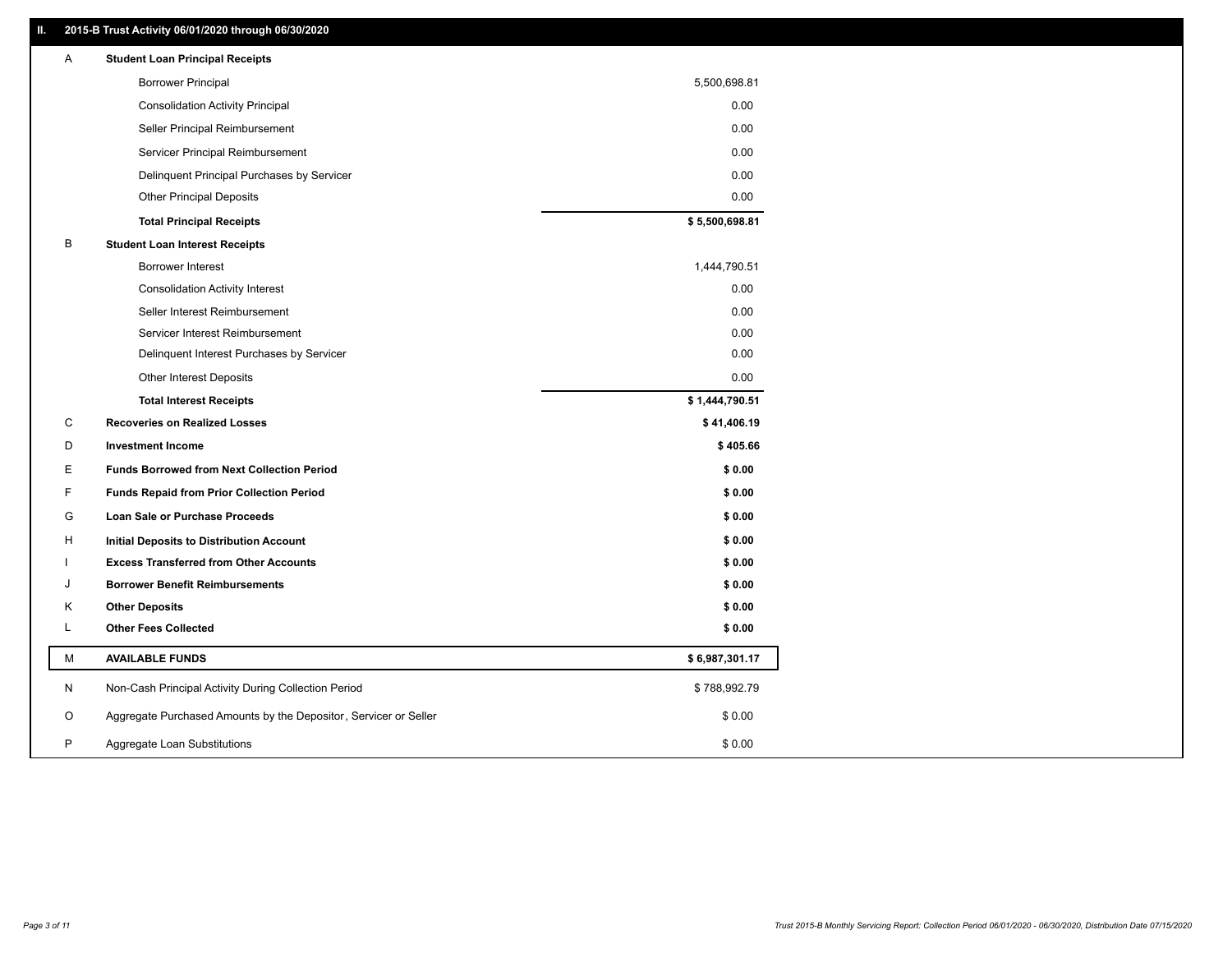|                   |                       |                          |         |                                                           | <b>Loans by Repayment Status</b> |                            |                          |         |                                                           |                |                            |
|-------------------|-----------------------|--------------------------|---------|-----------------------------------------------------------|----------------------------------|----------------------------|--------------------------|---------|-----------------------------------------------------------|----------------|----------------------------|
|                   |                       |                          |         | 06/30/2020                                                |                                  |                            |                          |         | 05/31/2020                                                |                |                            |
|                   |                       | <b>Wtd Avg</b><br>Coupon | # Loans | Principal and<br><b>Interest Accrued</b><br>to Capitalize | % of Principal                   | % of Loans in<br>Repay (1) | <b>Wtd Avg</b><br>Coupon | # Loans | Principal and<br><b>Interest Accrued</b><br>to Capitalize | % of Principal | % of Loans in<br>Repay (1) |
| INTERIM:          | IN SCHOOL             | 9.04%                    | 503     | \$8,502,329.06                                            | 2.551%                           | $-$ %                      | 9.06%                    | 588     | \$9,895,395.03                                            | 2.920%         | $-$ %                      |
|                   | GRACE                 | 8.91%                    | 315     | \$5,600,473.24                                            | 1.680%                           | $-$ %                      | 8.86%                    | 289     | \$5,144,034.29                                            | 1.518%         | $-$ %                      |
|                   | <b>DEFERMENT</b>      | 8.73%                    | 1,750   | \$25,477,819.60                                           | 7.644%                           | $-$ %                      | 8.74%                    | 1,916   | \$27,954,440.76                                           | 8.249%         | $-$ %                      |
| <b>REPAYMENT:</b> | <b>CURRENT</b>        | 7.50%                    | 24,715  | \$254,021,051.45                                          | 76.209%                          | 86.478%                    | 7.50%                    | 23,308  | \$233,835,468.27                                          | 69.006%        | 79.033%                    |
|                   | 31-60 DAYS DELINQUENT | 7.92%                    | 435     | \$6,324,331.48                                            | 1.897%                           | 2.153%                     | 8.02%                    | 449     | \$6,804,775.30                                            | 2.008%         | 2.300%                     |
|                   | 61-90 DAYS DELINQUENT | 8.46%                    | 218     | \$3,256,457.58                                            | 0.977%                           | 1.109%                     | 7.46%                    | 198     | \$3,049,333.18                                            | 0.900%         | 1.031%                     |
|                   | > 90 DAYS DELINQUENT  | 7.89%                    | 124     | \$1,975,422.04                                            | 0.593%                           | 0.673%                     | 9.10%                    | 101     | \$1,759,807.74                                            | 0.519%         | 0.595%                     |
|                   | <b>FORBEARANCE</b>    | 7.49%                    | 2,075   | \$28,162,429.23                                           | 8.449%                           | 9.588%                     | 7.36%                    | 3,842   | \$50,420,792.73                                           | 14.879%        | 17.042%                    |
| <b>TOTAL</b>      |                       |                          | 30,135  | \$333,320,313.68                                          | 100.00%                          | 100.00%                    |                          | 30,691  | \$338,864,047.30                                          | 100.00%        | 100.00%                    |

Percentages may not total 100% due to rounding  $\star$ 

1 Loans classified in "Repayment" include any loan for which interim interest only, \$25 fixed payments or full principal and interest payments are due.

|                         |                                                                                                                              |                          |         |                                                           | <b>Loans by Borrower Status</b> |                                |                          |         |                                                                  |                |                                |
|-------------------------|------------------------------------------------------------------------------------------------------------------------------|--------------------------|---------|-----------------------------------------------------------|---------------------------------|--------------------------------|--------------------------|---------|------------------------------------------------------------------|----------------|--------------------------------|
|                         |                                                                                                                              |                          |         | 06/30/2020                                                |                                 |                                |                          |         | 05/31/2020                                                       |                |                                |
|                         |                                                                                                                              | <b>Wtd Avg</b><br>Coupon | # Loans | Principal and<br><b>Interest Accrued</b><br>to Capitalize | % of Principal                  | % of Loans in<br>P&I Repay (2) | <b>Wtd Avg</b><br>Coupon | # Loans | <b>Principal and</b><br><b>Interest Accrued</b><br>to Capitalize | % of Principal | % of Loans in<br>P&I Repay (2) |
| INTERIM:                | IN SCHOOL                                                                                                                    | 8.77%                    | 895     | \$14,503,498.90                                           | 4.351%                          | $-$ %                          | 8.79%                    | 1,058   | \$17,314,468.43                                                  | 5.110%         | $-$ %                          |
|                         | GRACE                                                                                                                        | 8.72%                    | 584     | \$9,850,819.35                                            | 2.955%                          | $-$ %                          | 8.69%                    | 536     | \$8,718,031.03                                                   | 2.573%         | $-$ %                          |
|                         | <b>DEFERMENT</b>                                                                                                             | 8.39%                    | 3,111   | \$42,890,191.01                                           | 12.868%                         | $-$ %                          | 8.40%                    | 3,373   | \$46,816,522.93                                                  | 13.816%        | $-$ %                          |
| P&I REPAYMENT:          | <b>CURRENT</b>                                                                                                               | 7.43%                    | 22,711  | \$226,646,650.64                                          | 67.997%                         | 85.181%                        | 7.42%                    | 21,155  | \$204,258,797.09                                                 | 60.278%        | 76.785%                        |
|                         | 31-60 DAYS DELINQUENT                                                                                                        | 7.89%                    | 424     | \$6,149,116.07                                            | 1.845%                          | 2.311%                         | 8.00%                    | 434     | \$6,617,342.33                                                   | 1.953%         | 2.488%                         |
|                         | 61-90 DAYS DELINQUENT                                                                                                        | 8.47%                    | 214     | \$3,175,425.13                                            | 0.953%                          | 1.193%                         | 7.46%                    | 196     | \$3,018,165.25                                                   | 0.891%         | 1.135%                         |
|                         | > 90 DAYS DELINQUENT                                                                                                         | 7.90%                    | 121     | \$1,942,183.35                                            | 0.583%                          | 0.730%                         | 9.17%                    | 97      | \$1,699,927.51                                                   | 0.502%         | 0.639%                         |
|                         | FORBEARANCE                                                                                                                  | 7.49%                    | 2,075   | \$28,162,429.23                                           | 8.449%                          | 10.584%                        | 7.36%                    | 3,842   | \$50,420,792.73                                                  | 14.879%        | 18.954%                        |
| <b>TOTAL</b><br>$\star$ | Percentages may not total 100% due to rounding                                                                               |                          | 30,135  | \$333,320,313.68                                          | 100.00%                         | 100.00%                        |                          | 30,691  | \$338,864,047.30                                                 | 100.00%        | 100.00%                        |
|                         | 2 Loans classified in "P&I Repayment" includes only those loans for which scheduled principal and interest payments are due. |                          |         |                                                           |                                 |                                |                          |         |                                                                  |                |                                |

WAC reflects WAC3 To conform with company standard reporting these sections now include Princial and Interest Accrued to Capitalize .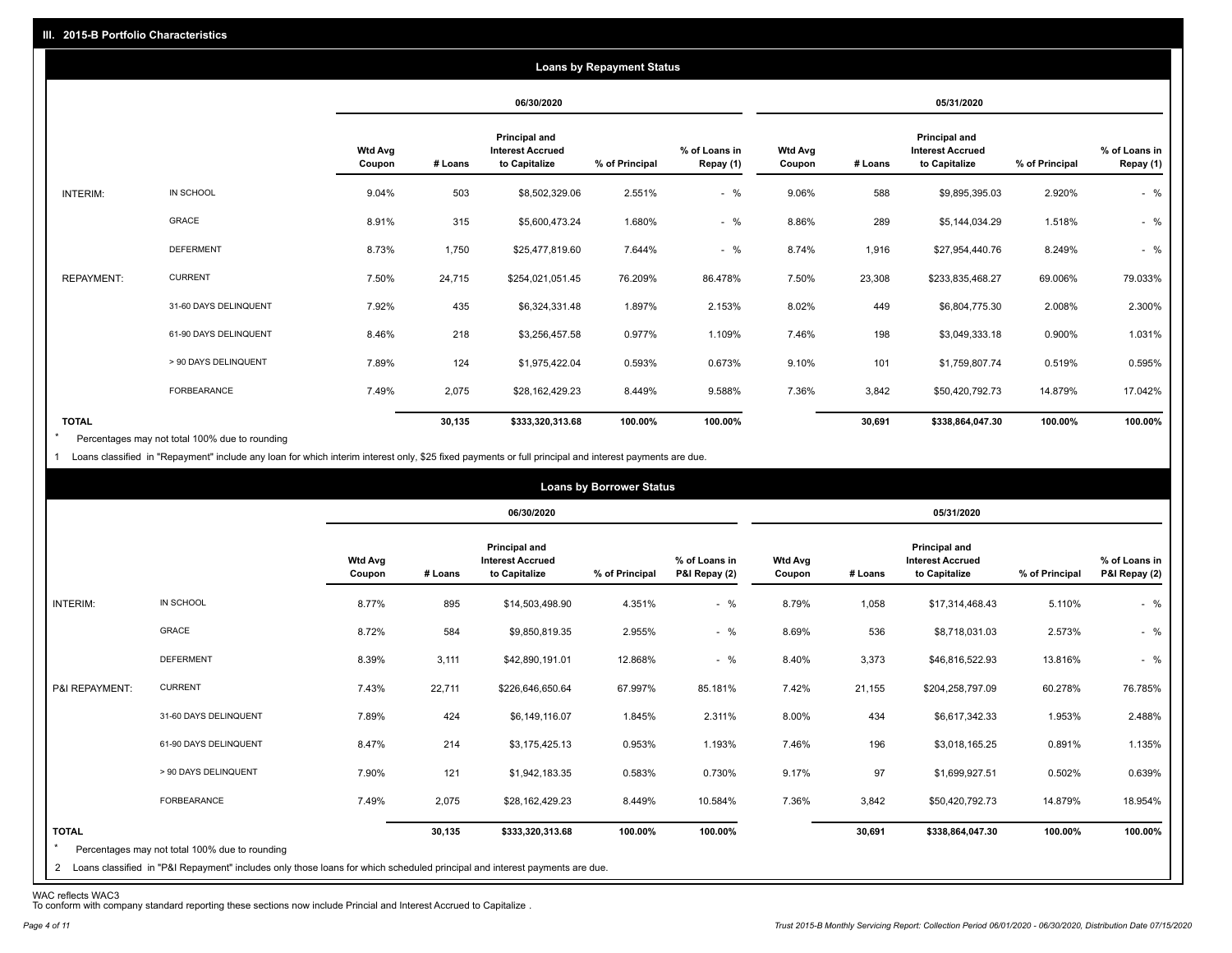|                                                                                                  | 6/30/2020        | 5/31/2020        |
|--------------------------------------------------------------------------------------------------|------------------|------------------|
| Pool Balance                                                                                     | \$333,320,313.68 | \$338,864,047.30 |
| Total # Loans                                                                                    | 30,135           | 30,691           |
| Total # Borrowers                                                                                | 20,955           | 21,351           |
| Weighted Average Coupon                                                                          | 7.76%            | 7.74%            |
| Weighted Average Remaining Term                                                                  | 123.08           | 122.88           |
| Percent of Pool - Cosigned                                                                       | 93.1%            | 93.1%            |
| Percent of Pool - Non Cosigned                                                                   | 6.9%             | 6.9%             |
| Borrower Interest Accrued for Period                                                             | \$2,027,587.57   | \$2,164,367.56   |
| <b>Outstanding Borrower Interest Accrued</b>                                                     | \$14,796,076.24  | \$15,365,452.79  |
| Gross Principal Realized Loss - Periodic *                                                       | \$318,887.54     | \$143,813.69     |
| Gross Principal Realized Loss - Cumulative *                                                     | \$33,783,423.32  | \$33,464,535.78  |
| Recoveries on Realized Losses - Periodic                                                         | \$41,406.19      | \$71,956.92      |
| Recoveries on Realized Losses - Cumulative                                                       | \$5,177,151.27   | \$5,135,745.08   |
| Net Losses - Periodic                                                                            | \$277,481.35     | \$71,856.77      |
| Net Losses - Cumulative                                                                          | \$28,606,272.05  | \$28,328,790.70  |
| Non-Cash Principal Activity - Capitalized Interest                                               | \$1,121,955.74   | \$622,304.48     |
| Since Issued Total Constant Prepayment Rate (CPR) (1)                                            | 8.99%            | 9.05%            |
| Loan Substitutions                                                                               | \$0.00           | \$0.00           |
| <b>Cumulative Loan Substitutions</b>                                                             | \$0.00           | \$0.00           |
| <b>Unpaid Servicing Fees</b>                                                                     | \$0.00           | \$0.00           |
| <b>Unpaid Administration Fees</b>                                                                | \$0.00           | \$0.00           |
| <b>Unpaid Carryover Servicing Fees</b>                                                           | \$0.00           | \$0.00           |
| Note Interest Shortfall                                                                          | \$0.00           | \$0.00           |
| Loans in Modification                                                                            | \$39,373,235.86  | \$40,155,888.59  |
| % of Loans in Modification as a % of Loans in Repayment (P&I)                                    | 16.55%           | 18.63%           |
|                                                                                                  |                  |                  |
|                                                                                                  |                  |                  |
| % Annualized Gross Principal Realized Loss - Periodic as a %<br>of Loans in Repayment (P&I) * 12 | 1.61%            | 0.80%            |
| % Gross Principal Realized Loss - Cumulative as a % of                                           |                  |                  |
| Original Pool Balance                                                                            | 4.54%            | 4.50%            |

\* In accordance with the Servicer's current policies and procedures, after September 1, 2017 loans subject to bankruptcy claims generally will not be reported as a charged- off unless and until they are delinquent for 120

(1) Since Issued Total CPR calculations found in monthly servicing reports issued on or prior to September 15, 2015 originally included loans that were removed from the pool by the sponsor because they became ineligible fo between the cut-off date and settlement date. On October 5, 2015, Since Issued Total CPR calculations were revised to exclude these loans and all prior monthly servicing reports were restated. For additional information, s Issued CPR Methodology' found on page 11 of this report.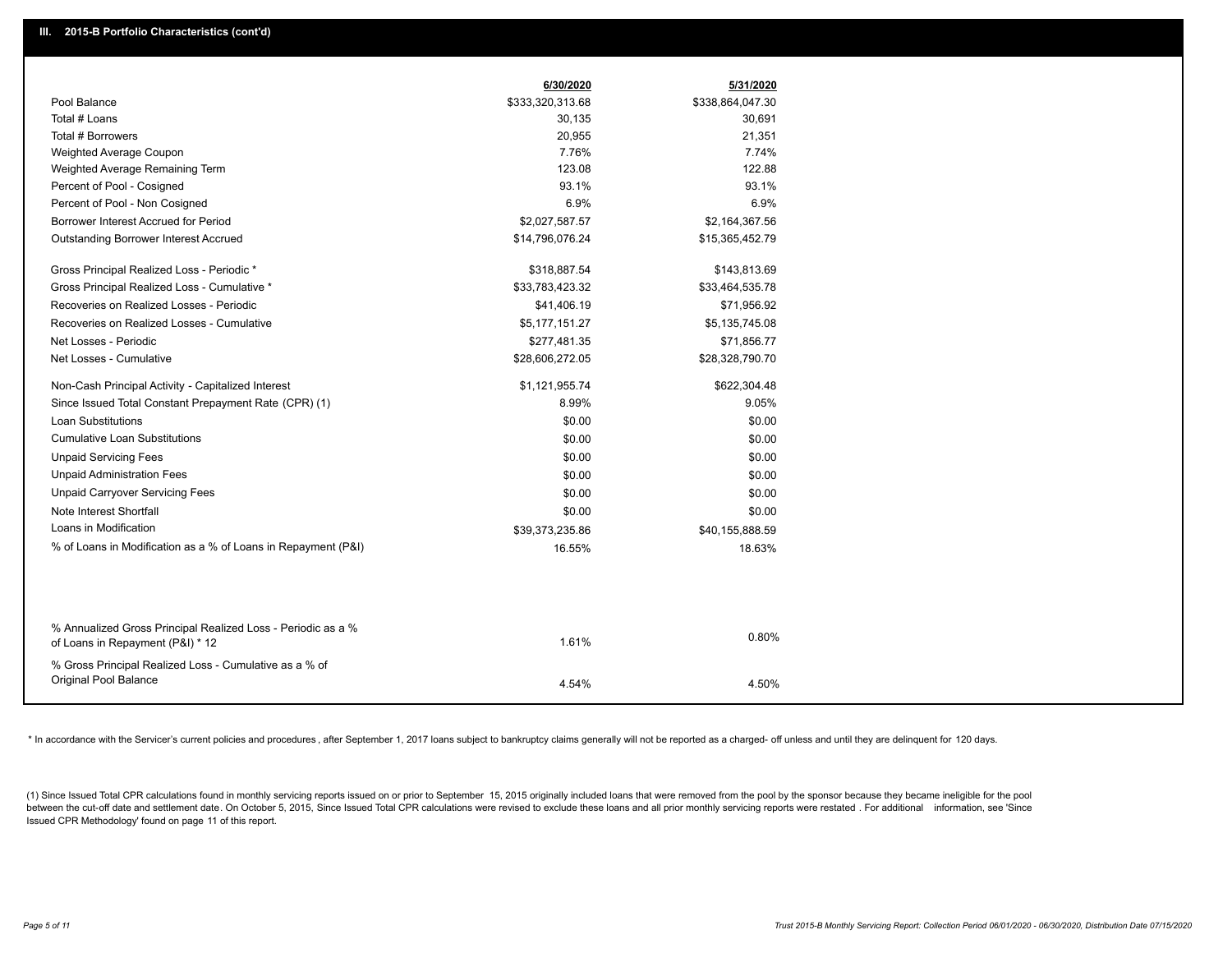#### **Loan Program**  A

|                                    | Weighted<br><b>Average Coupon</b> | # LOANS | <b>\$ AMOUNT</b> | $%$ *    |
|------------------------------------|-----------------------------------|---------|------------------|----------|
| - Smart Option Interest-Only Loans | 6.70%                             | 5,807   | \$43,438,798.77  | 13.032%  |
| - Smart Option Fixed Pay Loans     | 7.59%                             | 8,049   | \$104,318,728.00 | 31.297%  |
| - Smart Option Deferred Loans      | 7.95%                             | 16.279  | \$185,562,786.91 | 55.671%  |
| - Other Loan Programs              | $0.00\%$                          | 0       | \$0.00           | 0.000%   |
| Total                              | 7.68%                             | 30,135  | \$333,320,313.68 | 100.000% |

\* Percentages may not total 100% due to rounding

B

C

**Index Type**

|                       | Weighted<br><b>Average Coupon</b> | # LOANS | <b>\$ AMOUNT</b> | $%$ *     |
|-----------------------|-----------------------------------|---------|------------------|-----------|
| - Fixed Rate Loans    | 7.27%                             | 7,020   | \$96,573,258.56  | 28.973%   |
| - LIBOR Indexed Loans | 7.84%                             | 23,115  | \$236,747,055.12 | 71.027%   |
| - Other Index Rates   | $0.00\%$                          |         | \$0.00           | $0.000\%$ |
| Total                 | 7.68%                             | 30,135  | \$333,320,313.68 | 100.000%  |

\* Percentages may not total 100% due to rounding

## **Weighted Average Recent FICO**

| $0 - 639$          | 2,761  | \$32,118,350.45  | 9.636%    |
|--------------------|--------|------------------|-----------|
| $640 - 669$        | 2,110  | \$23,907,409.17  | 7.173%    |
| 670 - 699          | 3,201  | \$36,784,526.66  | 11.036%   |
| 700 - 739          | 6,021  | \$69,503,500.93  | 20.852%   |
| $740 +$            | 16,042 | \$171,006,526.47 | 51.304%   |
| N/A <sup>(1)</sup> | 0      | \$0.00           | $0.000\%$ |
| <b>Total</b>       | 30,135 | \$333,320,313.68 | 100.000%  |

WAC reflects WAC3 To conform with company standard reporting these sections now include Princial and Interest Accrued to Capitalize .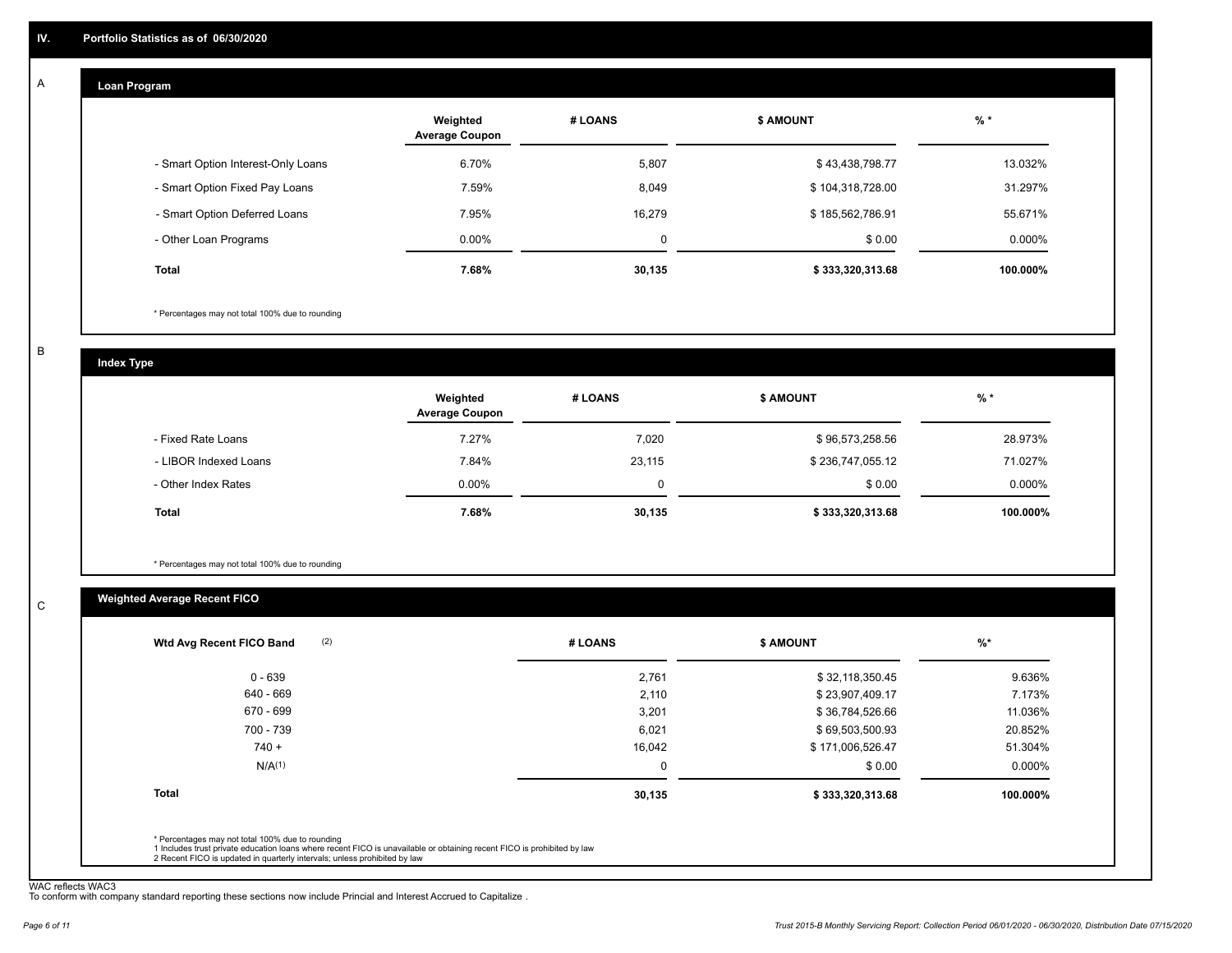| V. |     | 2015-B Reserve Account and Principal Distribution Calculations                             |                  |  |
|----|-----|--------------------------------------------------------------------------------------------|------------------|--|
| А. |     | <b>Reserve Account</b>                                                                     |                  |  |
|    |     | Specified Reserve Account Balance                                                          | \$1,896,081.00   |  |
|    |     | Actual Reserve Account Balance                                                             | \$1,896,081.00   |  |
| В. |     | <b>Principal Distribution Amount</b>                                                       |                  |  |
|    | i.  | Class A Notes Outstanding                                                                  | \$167,204,833.11 |  |
|    | ii. | Pool Balance                                                                               | \$333,320,313.68 |  |
|    |     | First Priority Principal Distribution Amount (i - ii)<br>iii.                              | \$0.00           |  |
|    |     | Class A and B Notes Outstanding<br>iv.                                                     | \$237,204,833.11 |  |
|    | v.  | First Priority Principal Distribution Amount                                               | \$0.00           |  |
|    |     | Pool Balance<br>vi.                                                                        | \$333,320,313.68 |  |
|    |     | Specified Overcollateralization Amount<br>vii.                                             | \$99,996,094.10  |  |
|    |     | Available Funds (after payment of waterfall items A through H)<br>viii.                    | \$6,057,868.10   |  |
|    |     | <b>Class C Notes Outstanding</b><br>ix.                                                    | \$50,000,000.00  |  |
|    | x.  | Regular Principal Distribution Amount (if (iv > 0, (iv - v) - (vi - vii), min(viii, ix))   | \$3,880,613.53   |  |
|    |     |                                                                                            |                  |  |
|    |     | Pool Balance<br>xi.                                                                        | \$333,320,313.68 |  |
|    |     | 10% of Initial Pool Balance<br>xii.                                                        | \$74,339,449.62  |  |
|    |     | First Priority Principal Distribution Amount<br>xiii.                                      | \$0.00           |  |
|    |     | Regular Principal Distribution Amount<br>XIV.                                              | \$3,880,613.53   |  |
|    |     | Available Funds (after payment of waterfall items A through J)<br>XV.                      | \$2,177,254.57   |  |
|    |     | xvi. Additional Principal Distribution Amount (if(ix $\lt$ = x, min(xv, xi - xiii - xiv))) | \$0.00           |  |
|    |     |                                                                                            |                  |  |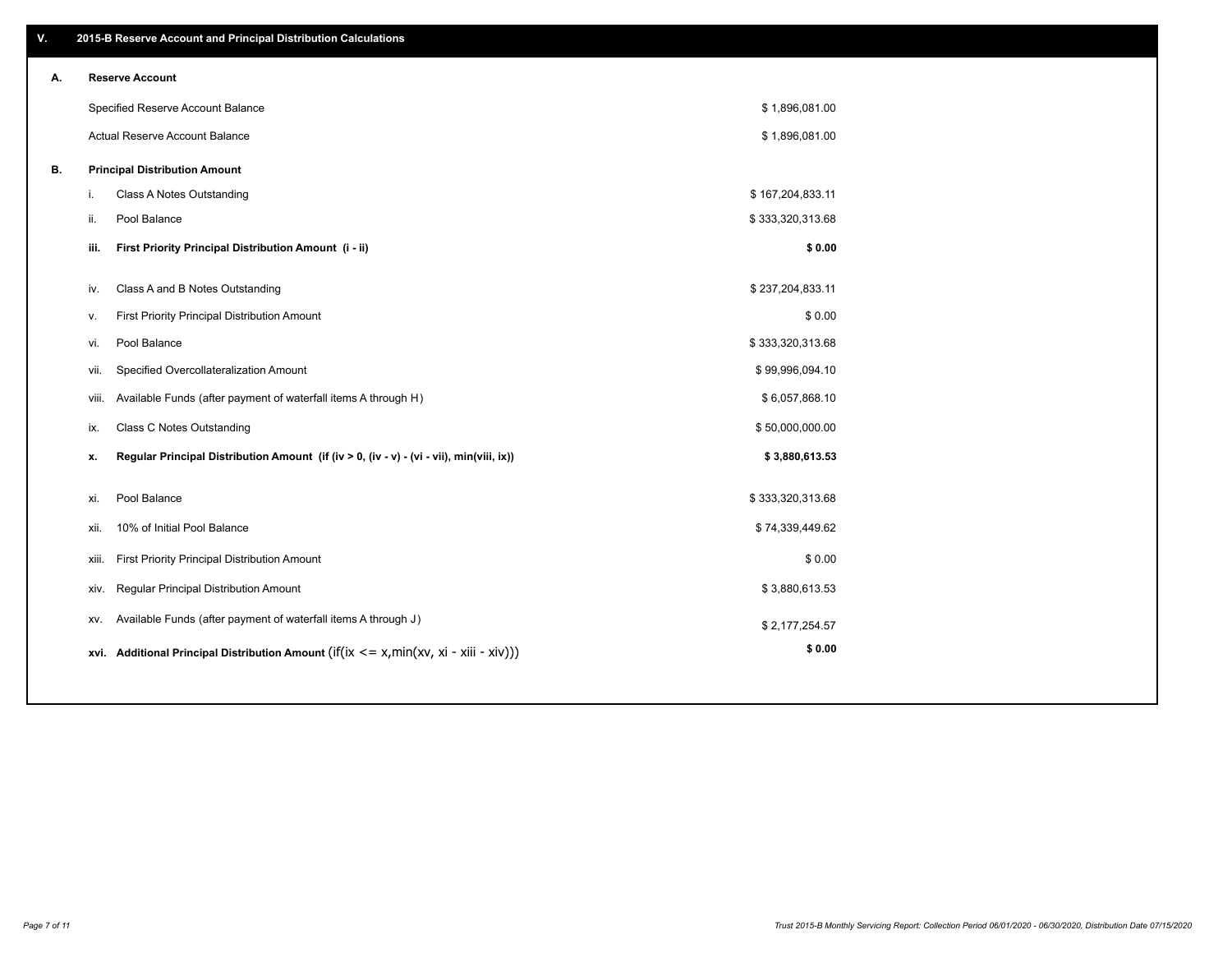|    |                                                         | Paid           | <b>Funds Balance</b> |
|----|---------------------------------------------------------|----------------|----------------------|
|    | <b>Total Available Funds</b>                            |                | \$6,987,301.17       |
| Α  | <b>Trustee Fees</b>                                     | \$0.00         | \$6,987,301.17       |
| В  | <b>Servicing Fees</b>                                   | \$218,655.80   | \$6,768,645.37       |
| C  | i. Administration Fees                                  | \$8,333.00     | \$6,760,312.37       |
|    | ii. Unreimbursed Administrator Advances plus any Unpaid | \$0.00         | \$6,760,312.37       |
| D  | Class A Noteholders Interest Distribution Amount        | \$310,777.60   | \$6,449,534.77       |
| Е  | First Priority Principal Payment                        | \$0.00         | \$6,449,534.77       |
| F. | Class B Noteholders Interest Distribution Amount        | \$204,166.67   | \$6,245,368.10       |
| G  | <b>Class C Noteholders Interest Distribution Amount</b> | \$187,500.00   | \$6,057,868.10       |
| H  | <b>Reinstatement Reserve Account</b>                    | \$0.00         | \$6,057,868.10       |
|    | Regular Principal Distribution                          | \$3,880,613.53 | \$2,177,254.57       |
| J  | <b>Carryover Servicing Fees</b>                         | \$0.00         | \$2,177,254.57       |
| Κ  | Additional Principal Distribution Amount                | \$0.00         | \$2,177,254.57       |
| L  | Unpaid Expenses of Trustee                              | \$0.00         | \$2,177,254.57       |
| м  | Unpaid Expenses of Administrator                        | \$0.00         | \$2,177,254.57       |
| N  | Remaining Funds to the Residual Certificateholders      | \$2,177,254.57 | \$0.00               |

#### **Waterfall Conditions**

| А. |      | <b>Class C Noteholders' Interest Distribution Condition</b>                                                                                                                                     |                  |  |
|----|------|-------------------------------------------------------------------------------------------------------------------------------------------------------------------------------------------------|------------------|--|
|    |      |                                                                                                                                                                                                 |                  |  |
|    |      | Pool Balance                                                                                                                                                                                    | \$333,320,313.68 |  |
|    |      | Class A and B Notes Outstanding                                                                                                                                                                 | \$237,204,833.11 |  |
|    | iii. | Class C Noteholders' Interest Distribution Ratio (i / ii)                                                                                                                                       | 140.52%          |  |
|    | iv.  | Minimum Ratio                                                                                                                                                                                   | 110.00%          |  |
|    | v.   | Is the Class C Noteholders' Interest Distribution Condition Satisfied (iii $>$ iv)                                                                                                              |                  |  |
|    |      |                                                                                                                                                                                                 |                  |  |
|    |      | * If the Class C Noteholders' Interest Distribution Condition is satisfied then the amount of interest accrued at the Class C Rate for the Accrual Period is Released on the distribution Date. |                  |  |
|    |      |                                                                                                                                                                                                 |                  |  |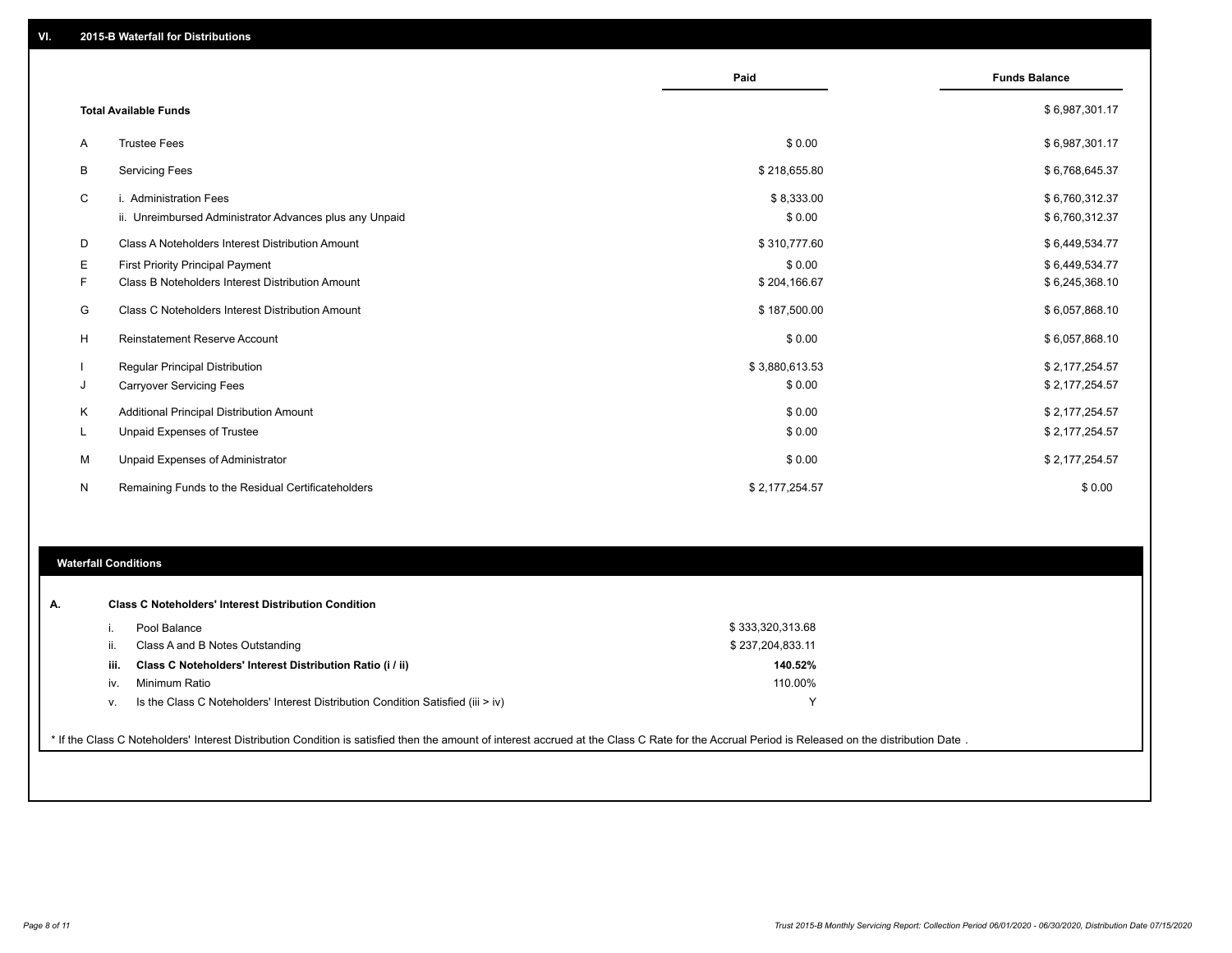# **VII. 2015-B Distributions**

| <b>Distribution Amounts</b>                                |                         |                         |                         |
|------------------------------------------------------------|-------------------------|-------------------------|-------------------------|
|                                                            | A <sub>2</sub> A        | A <sub>2</sub> B        | A <sub>3</sub>          |
| Cusip/Isin                                                 | 78448QAB4               | 78448QAC2               | 78448QAD0               |
| <b>Beginning Balance</b>                                   | \$62,777,758.72         | \$29,427,074.39         | \$75,000,000.00         |
| Index                                                      | <b>FIXED</b>            | <b>LIBOR</b>            | <b>LIBOR</b>            |
| Spread/Fixed Rate                                          | 2.98%                   | 1.20%                   | 1.75%                   |
| Record Date (Days Prior to Distribution)                   | 1 NEW YORK BUSINESS DAY | 1 NEW YORK BUSINESS DAY | 1 NEW YORK BUSINESS DAY |
| <b>Accrual Period Begin</b>                                | 6/15/2020               | 6/15/2020               | 6/15/2020               |
| <b>Accrual Period End</b>                                  | 7/15/2020               | 7/15/2020               | 7/15/2020               |
| Daycount Fraction                                          | 0.08333333              | 0.08333333              | 0.08333333              |
| Interest Rate*                                             | 2.98000%                | 1.38475%                | 1.93475%                |
| <b>Accrued Interest Factor</b>                             | 0.002483333             | 0.001153958             | 0.001612292             |
| <b>Current Interest Due</b>                                | \$155,898.10            | \$33,957.62             | \$120,921.88            |
| Interest Shortfall from Prior Period Plus Accrued Interest | $\mathsf{\$}$ -         | $\mathsf{\$}$ -         | $\frac{1}{2}$           |
| <b>Total Interest Due</b>                                  | \$155,898.10            | \$33,957.62             | \$120,921.88            |
| <b>Interest Paid</b>                                       | \$155,898.10            | \$33,957.62             | \$120,921.88            |
| <b>Interest Shortfall</b>                                  | $\mathsf{\$}$ -         | $\mathsf{\$}$ -         | $\mathsf{\$}$ -         |
| <b>Principal Paid</b>                                      | \$2,642,119.85          | \$1,238,493.68          | $\mathsf{\$}$ -         |
| <b>Ending Principal Balance</b>                            | \$60,135,638.87         | \$28,188,580.71         | \$75,000,000.00         |
| Paydown Factor                                             | 0.013761041             | 0.013761041             | 0.000000000             |
| <b>Ending Balance Factor</b>                               | 0.313206452             | 0.313206452             | 1.000000000             |

\* Pay rates for Current Distribution. For the interest rates applicable to the next distribution date, please see https://www.salliemae.com/about/investors/data/SMBabrate.txt.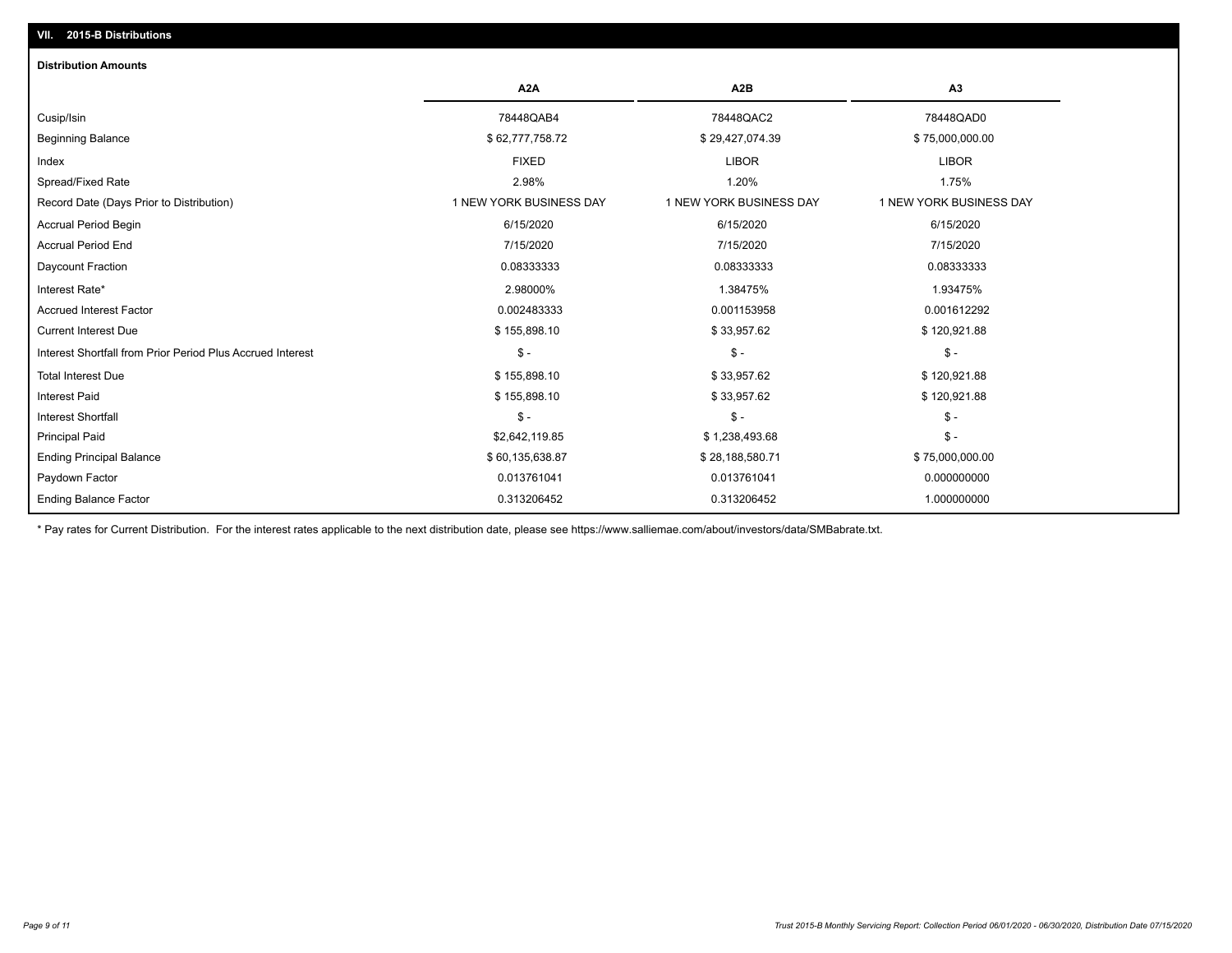| VII. 2015-B Distributions                                  |                         |                         |
|------------------------------------------------------------|-------------------------|-------------------------|
| <b>Distribution Amounts</b>                                |                         |                         |
|                                                            | в                       | C                       |
| Cusip/Isin                                                 | 78448QAE8               | 78448QAF5               |
| <b>Beginning Balance</b>                                   | \$70,000,000.00         | \$50,000,000.00         |
| Index                                                      | <b>FIXED</b>            | <b>FIXED</b>            |
| Spread/Fixed Rate                                          | 3.50%                   | 4.50%                   |
| Record Date (Days Prior to Distribution)                   | 1 NEW YORK BUSINESS DAY | 1 NEW YORK BUSINESS DAY |
| Accrual Period Begin                                       | 6/15/2020               | 6/15/2020               |
| <b>Accrual Period End</b>                                  | 7/15/2020               | 7/15/2020               |
| Daycount Fraction                                          | 0.08333333              | 0.08333333              |
| Interest Rate*                                             | 3.50000%                | 4.50000%                |
| <b>Accrued Interest Factor</b>                             | 0.002916667             | 0.003750000             |
| <b>Current Interest Due</b>                                | \$204,166.67            | \$187,500.00            |
| Interest Shortfall from Prior Period Plus Accrued Interest | $\mathcal{S}$ -         | $\mathcal{S}$ -         |
| <b>Total Interest Due</b>                                  | \$204,166.67            | \$187,500.00            |
| Interest Paid                                              | \$204,166.67            | \$187,500.00            |
| <b>Interest Shortfall</b>                                  | $\mathcal{S}$ -         | $\mathcal{S}$ -         |
| <b>Principal Paid</b>                                      | $\mathbb{S}$ -          | $\mathsf{\$}$ -         |
| <b>Ending Principal Balance</b>                            | \$70,000,000.00         | \$50,000,000.00         |
| Paydown Factor                                             | 0.000000000             | 0.000000000             |
| <b>Ending Balance Factor</b>                               | 1.000000000             | 1.000000000             |

\* Pay rates for Current Distribution. For the interest rates applicable to the next distribution date, please see https://www.salliemae.com/about/investors/data/SMBabrate.txt.